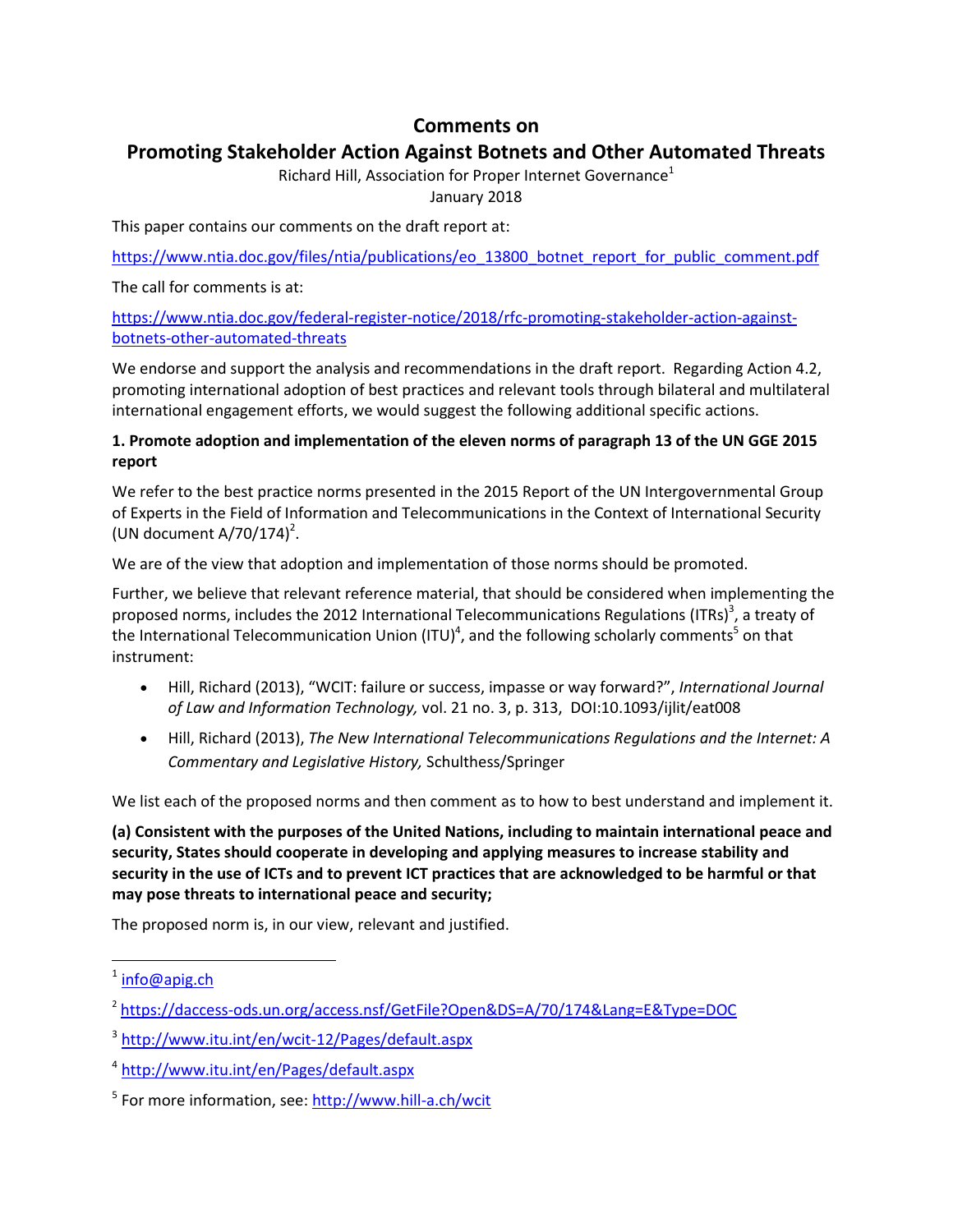Article 6 of the ITRs states:

Member States shall individually and collectively endeavour to ensure the security and robustness of international telecommunication networks in order to achieve effective use thereof and avoidance of technical harm thereto, as well as the harmonious development of international telecommunication services offered to the public.

This treaty provision would appear to implement the proposed norm. Consequently, it is suggested that all states should agree to be bound by this article of the ITRs. $<sup>6</sup>$ </sup>

In order to more closely align with the proposed norm, article 6 of the ITRs could be modified to read as follows:

Member States shall endeavour<sup>7</sup>, individually and in cooperation, to develop and apply measures to increase stability and security of international telecommunication networks and in the use of ICTs in order to achieve effective use thereof and avoidance of technical harm thereto, as well as to maintain international peace and security, the harmonious development of ICTs, and to prevent ICT practices that may pose threats to international peace and security.

### **(b) In case of ICT incidents, States should consider all relevant information, including the larger context of the event, the challenges of attribution in the ICT environment and the nature and extent of the consequences;**

The proposed norm is, in our view, relevant and justified.

This norm could be implemented by agreeing an additional provision for article 6 of the ITRs, for example:

In case of ICT incidents, Member States shall endeavor to consider all relevant information, including the larger context of the event, the challenges of attribution in the ICT environment and the nature and extent of the consequences.

### **(c) States should not knowingly allow their territory to be used for internationally wrongful acts using ICTs;**

The proposed norm is, in our view, relevant and justified.

This norm could be implemented by agreeing an additional provision for article 6 of the ITRs, for example:

#### <http://www.hill-a.ch/ITR%20accession.doc>

 $\overline{\phantom{a}}$ 

 $^6$  A number of states refused to sign the ITRs in 2012. The reasons given, in particular that article 6 might justify violations of freedom of speech, are not valid from a legal point of view, see the cited scholarly works. For greater clarity, states acceding to the ITRs could make a formal declaration along the lines of the proposal at:

 $<sup>7</sup>$  During the negotiations of the ITRs, the point was made that it might be impossible for a state to</sup> ensure certain aspects of cybersecurity, so the use of the term "shall" did not achieve consensus. On the other hand, it point was made that the term "should" is too weak. As a compromise, it was agreed to use the term "shall endeavor", which means that states must make efforts to implement the provision. See the discussion on pp. 95-96 of Hill, Richard (2013), *The New International Telecommunications Regulations and the Internet: A Commentary and Legislative History,* Schulthess/Springer.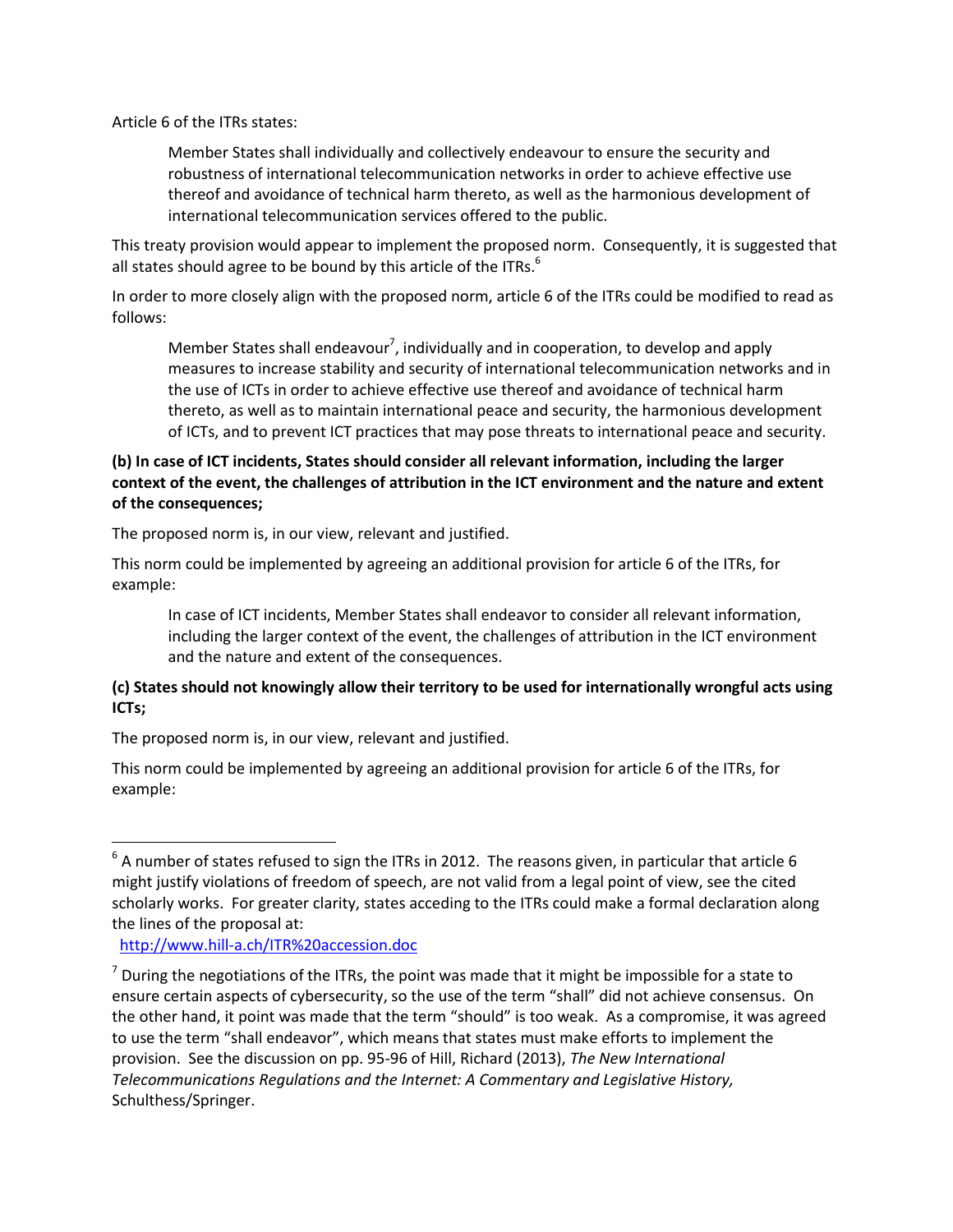Member States shall endeavour not knowingly to allow their territory to be used for internationally wrongful acts using ICTs.

#### **(d) States should consider how best to cooperate to exchange information, assist each other, prosecute terrorist and criminal use of ICTs and implement other cooperative measures to address such threats. States may need to consider whether new measures need to be developed in this respect;**

The proposed norm is, in our view, relevant and justified.

This norm could be implemented by agreeing an additional provision for article 6 of the ITRs, for example:

Member States shall endeavor to consider how best to cooperate to exchange information, assist each other, prosecute terrorist and criminal use of ICTs, and implement other cooperative measures to address such threats.

**(e) States, in ensuring the secure use of ICTs, should respect Human Rights Council resolutions 20/8 and 26/13 on the promotion, protection and enjoyment of human rights on the Internet, as well as General Assembly resolutions 68/167 and 69/166 on the right to privacy in the digital age, to guarantee full respect for human rights, including the right to freedom of expression;**

The proposed norm is, in our view, relevant and justified.

This norm is covered by the Preamble of the ITRs, which states:

Member States affirm their commitment to implement these Regulations in a manner that respects and upholds their human rights obligations.

### **(f) A State should not conduct or knowingly support ICT activity contrary to its obligations under international law that intentionally damages critical infrastructure or otherwise impairs the use and operation of critical infrastructure to provide services to the public;**

The proposed norm is, in our view, relevant and justified.

This norm could be implemented by agreeing an additional provision for article 6 of the ITRs, for example:

Member States shall endeavor not to conduct or knowingly support ICT activity contrary to their obligations under international law that intentionally damages critical infrastructure or otherwise impairs the use and operation of critical infrastructure to provide services to the public.

**(g) States should take appropriate measures to protect their critical infrastructure from ICT threats, taking into account General Assembly resolution 58/199 on the creation of a global culture of cybersecurity and the protection of critical information infrastructures, and other relevant resolutions;**

The proposed norm is, in our view, relevant and justified.

This norm could be implemented by agreeing an additional provision for article 6 of the ITRs, for example:

Member States shall endeavor to take appropriate measures to protect their critical infrastructure from ICT threats, taking into account General Assembly resolution 58/199 on the creation of a global culture of cybersecurity and the protection of critical information infrastructures, and other relevant resolutions.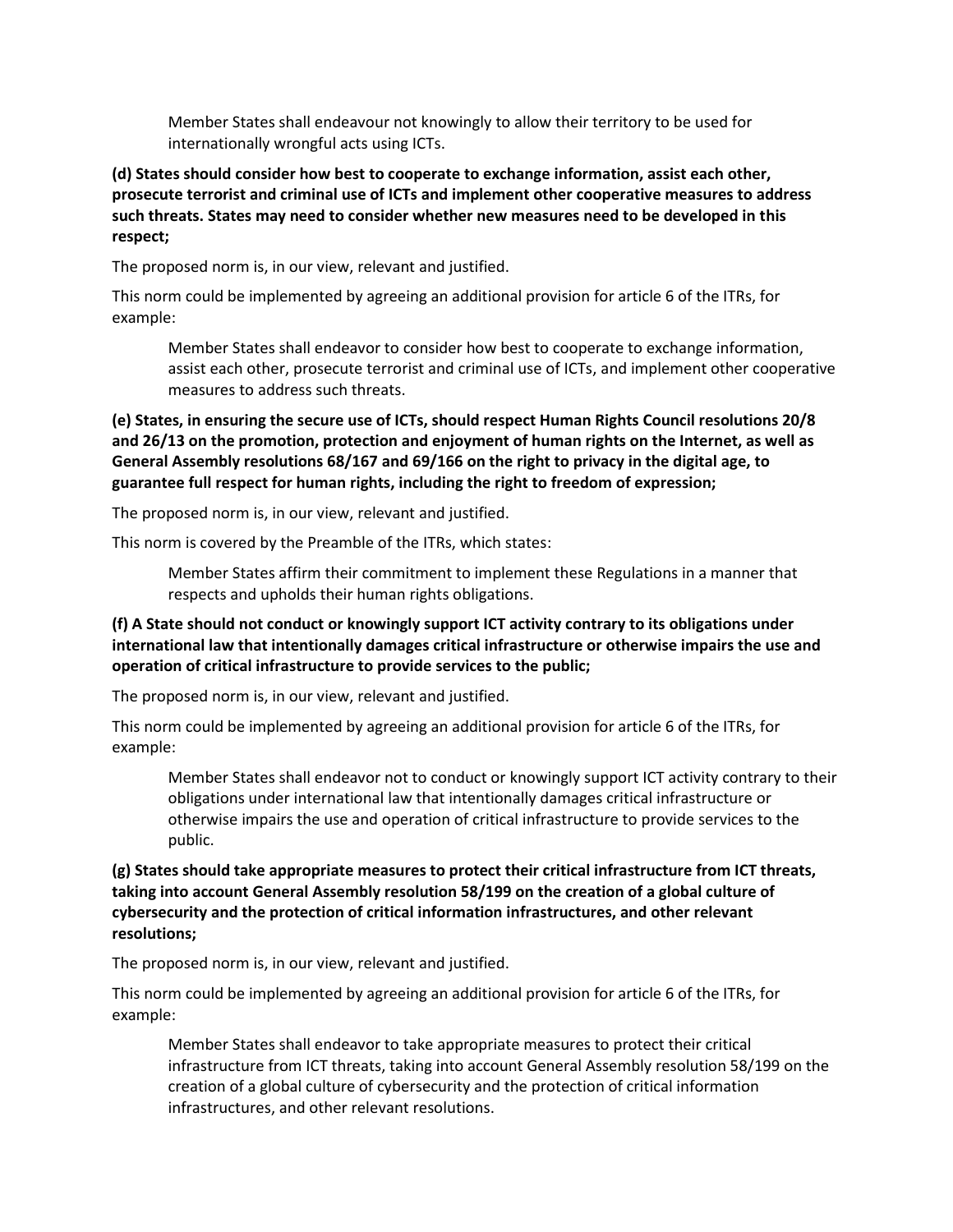**(h) States should respond to appropriate requests for assistance by another State whose critical infrastructure is subject to malicious ICT acts. States should also respond to appropriate requests to mitigate malicious ICT activity aimed at the critical infrastructure of another State emanating from their territory, taking into account due regard for sovereignty;**

The proposed norm is, in our view, relevant and justified.

This norm could be implemented by agreeing a additional provisions for article 6 of the ITRs, for example:

Member States shall endeavor to respond to appropriate requests for assistance by another State whose critical infrastructure is subject to malicious ICT acts.

Member States shall also endeavor to respond to appropriate requests to mitigate malicious ICT activity aimed at the critical infrastructure of another State emanating from their territory, taking into account due regard for sovereignty.

### **(i) States should take reasonable steps to ensure the integrity of the supply chain so that end users can have confidence in the security of ICT products. States should seek to prevent the proliferation of malicious ICT tools and techniques and the use of harmful hidden functions;**

The proposed norm is, in our view, relevant and justified.

This norm could be implemented by agreeing additional provisions for article 6 of the ITRs, for example:

Member States shall endeavor to take reasonable steps to ensure the integrity of the supply chain so that end users can have confidence in the security of ICT products.

Member States shall endeavor to prevent the proliferation of malicious ICT tools and techniques and the use of harmful hidden functions.

### **(j) States should encourage responsible reporting of ICT vulnerabilities and share associated information on available remedies to such vulnerabilities to limit and possibly eliminate potential threats to ICTs and ICT-dependent infrastructure;**

The proposed norm is, in our view, relevant and justified.

This norm could be implemented by agreeing an additional provision for article 6 of the ITRs, for example:

Member States shall endeavor to encourage responsible reporting of ICT vulnerabilities and share associated information on available remedies to such vulnerabilities to limit and possibly eliminate potential threats to ICTs and ICT-dependent infrastructure.

### **(k) States should not conduct or knowingly support activity to harm the information systems of the authorized emergency response teams (sometimes known as computer emergency response teams or cybersecurity incident response teams) of another State. A State should not use authorized emergency response teams to engage in malicious international activity.**

The proposed norm is, in our view, relevant and justified.

This norm could be implemented by agreeing additional provisions for article 6 of the ITRs, for example:

Member States shall endeavor not to conduct or knowingly support activity to harm the information systems of the authorized emergency response teams (sometimes known as computer emergency response teams or cybersecurity incident response teams) of another State.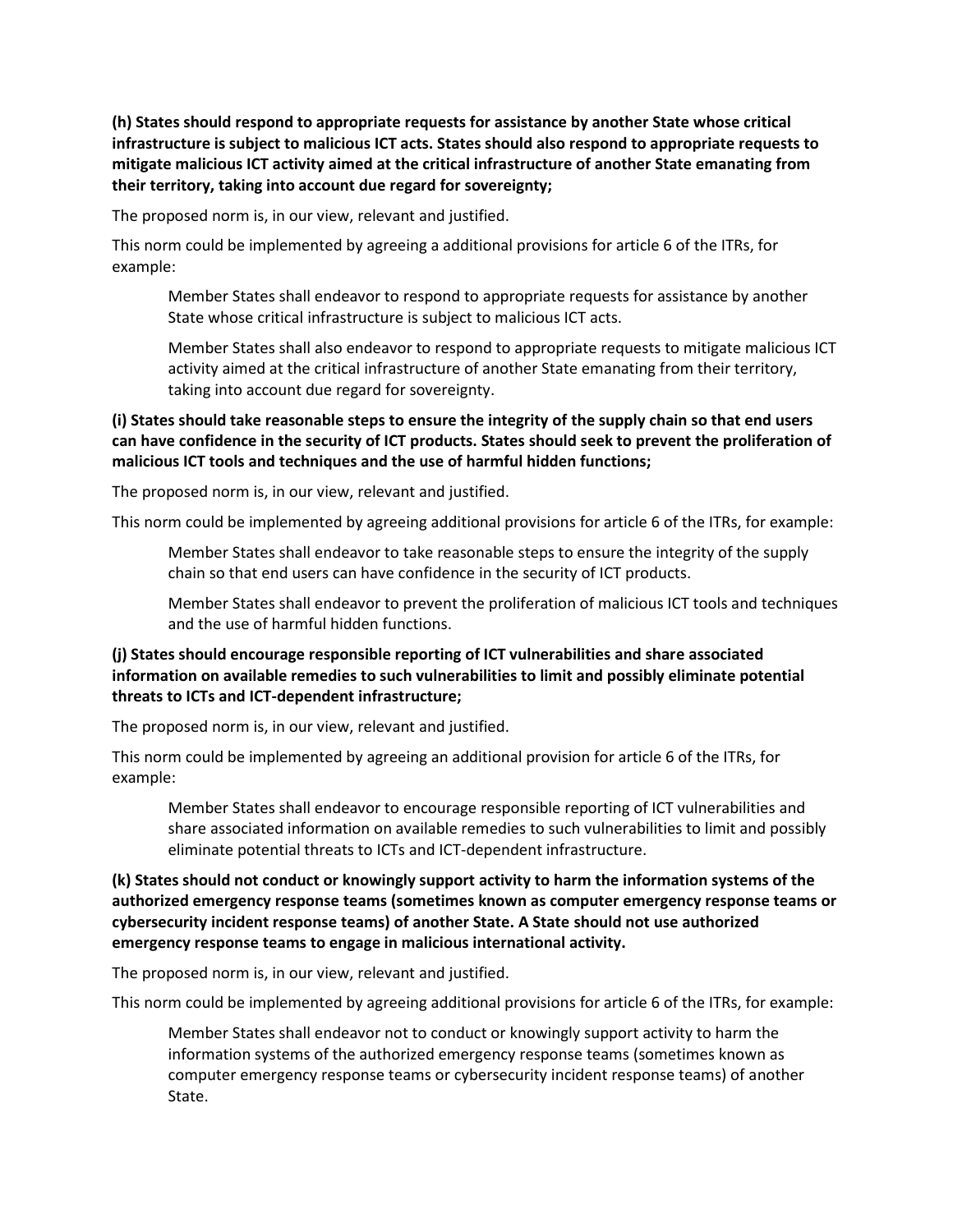A Member State shall endeavor not to use authorized emergency response teams to engage in malicious international activity

#### **2. Additional recommendations**

 $\overline{a}$ 

A well-know software company has recently called for steps to be taken to address the very real cybersecurity threats that the world is facing.<sup>8</sup>

Those proposals<sup>9</sup> are, in our view, relevant and justified.

The proposals regarding a Digital Convention and an Attribution Organization could be implemented by agreeing additional provisions for the ITRs. Some of the proposals in question are covered by the proposals in section 1 above. The following additional proposals could be considered:

Member States shall endeavor to refrain from hacking personal accounts or private data held by journalists and private citizens involved in electoral processes.

Member States shall endeavor to refrain from using ICTs to steal the intellectual property of private companies, including trade secrets or other confidential business information, to provide competitive advantage to other companies or commercial sectors.

Member States shall endeavor to refrain from inserting or requiring "backdoors" in mass-market commercial technology products.

Member States shall endeavor to agree to a clear policy for acquiring, retaining, securing, using, and reporting of vulnerabilities that reflects a strong mandate to report them to vendors in mass-market products and services.

Member States shall endeavor to exercise restraint in developing cyber weapons and ensure that any that are developed are limited, precise, and not reusable; Member States shall also endeavor to also ensure that they maintain control of their weapons in a secure environment.

Member States shall endeavor to agree to limit proliferation of cyber weapons; governments shall endeavor not to distribute, or permit others to distribute, cyber weapons and to use intelligence, law enforcement, and financial sanctions tools against those who do.

Member States shall endeavor to limit engagement in cyber offensive operations to avoid creating mass damage to civilian infrastructure or facilities.

Member States shall endeavor to assist private sector efforts to detect, contain, respond, and recover in the face of cyberattacks; in particular, enable the core capabilities or mechanisms required for response and recovery, including Computer Emergency Response Teams (CERTs); intervening in private sector response and recovery would be akin to attacking medical personnel at military hospitals.

<sup>8</sup> Se[e https://blogs.microsoft.com/on-the-issues/2017/02/14/need-digital-geneva](https://blogs.microsoft.com/on-the-issues/2017/02/14/need-digital-geneva-convention/#sm.00017arazqit2faipqq2lyngzmxx4)[convention/#sm.00017arazqit2faipqq2lyngzmxx4](https://blogs.microsoft.com/on-the-issues/2017/02/14/need-digital-geneva-convention/#sm.00017arazqit2faipqq2lyngzmxx4) <https://www.wired.com/2017/05/microsoft-right-need-digital-geneva-convention/>

 $9$  The proposals were published in June 2017 at the following web sites, but are no longer available there:

[https://mscorpmedia.azureedge.net/mscorpmedia/2017/04/Policy-Paper-Digital-Geneva-](https://mscorpmedia.azureedge.net/mscorpmedia/2017/04/Policy-Paper-Digital-Geneva-Convention.pdf)[Convention.pdf](https://mscorpmedia.azureedge.net/mscorpmedia/2017/04/Policy-Paper-Digital-Geneva-Convention.pdf)

<https://mscorpmedia.azureedge.net/mscorpmedia/2017/04/Policy-Paper-Attribution-Organization.pdf> <https://mscorpmedia.azureedge.net/mscorpmedia/2017/04/Policy-Paper-Industry-Accord.pdf>